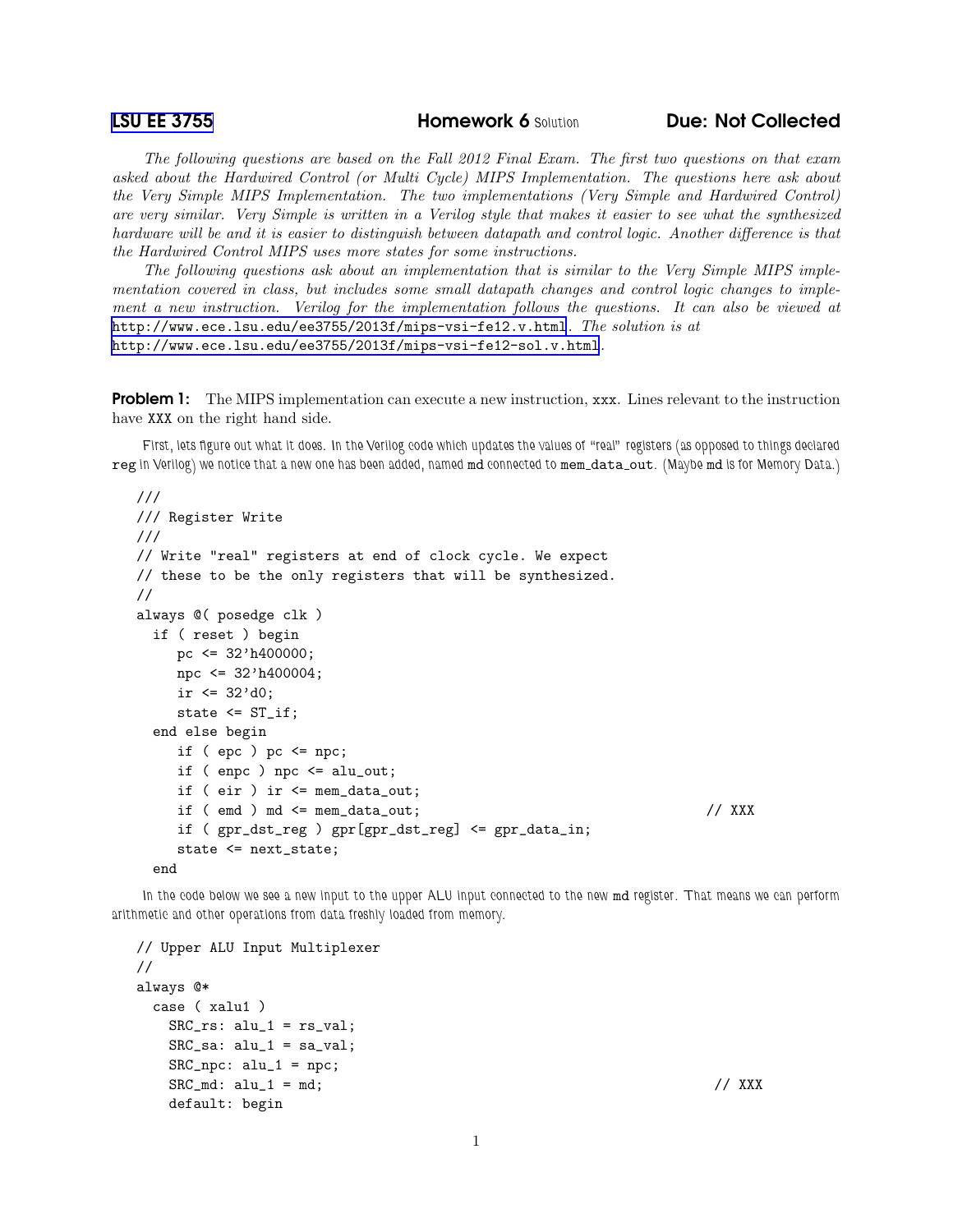```
alu_1 = rs_val;// cadence translate_off
    $display("Unexpected ALU 1 source, %d\n", xalu1); $stop;
    // cadence translate_on
  end
endcase
```
*Below we see ALU control signals for the new* xxx *instruction. It's commanding the ALU to add the rs value to the immediate. The value is not being written back to the register file (since* xwr *is set to* DST 0*). (But wait, wasn't there a new upper ALU input?!? So why isn't* xalu1 *being set to that new signal* SRC md*? Okay, I'll be patient.)*

```
// I- and J-Format Instructions
// xrwr xalu1 oalu xalu2
0_lbu, 0_llw:
        bndl = {DST_rt, SRC_rs, OP_add, SRC_si };
0_xxxx: bndl = \{DST_0, SRC_rrs, OP_add, SRC_si\}; // XXX
0<sub>sb</sub>: bndl = \{DST_0, SRC_rs, OP_0<sub>dd</sub>, SRC<sub>_si</sub> };
0<sup>lui: bndl = {DST_rt, SRC_rs, OP_or, SRC_li };</sup>
```
*It looks like the new instruction is setting the memory control signals to load something of size 3 (meaning 32 bits). Based on the ALU settings above, it's using the same kind of memory address as load and store instructions.*

```
// Determine values for omem_size, me_wb, and xrws.
//
case ( opcode )
 0_lbu : begin omem_size = 1; omem_wr = 0; xrws = 0; end
 0_xxx : begin omem_size = 3; omem_wr = 0; xrws = 0; end// XXX
 0_l w : begin omem_size = 3; omem_wr = 0; xrws = 0; end
```
*Whatever our new instruction reads from memory gets written into the new register,* md*. (Actually, every instruction now writes* that register, but presumably xxx needs it.) We can also see that our new instruction has its very own state, ST\_xxx. That state *must do something with the value in the* md *register.*

```
emd = 1; // XXX
// Determine value for next_state.
//
case ( opcode )
 0_\text{b} : next_state = alu_out_z ? ST_bt : ST_ni;
 O_beq : next_state = alu_out_z ? ST_ni : ST_bt;
 0_xxx : next_state = ST_xxx; // XXX
 0_j : next_state = ST_jt;
```
*Ah, we've found the control signals for the new state. It looks like it's using the ALU to add the contents of* md *to the value of* the rt register and then writing the sum back into the rt register. For the next state it selected ST\_ni, which prepares to fetch *the next instruction.*

| $\mathtt{ST\_xxx}$ :  | // XXX |
|-----------------------|--------|
| begin                 | // XXX |
| $xalu1 = SRC_md$ ;    | // XXX |
| $xalu2 = SRC_rrt;$    | // XXX |
| $oalu = OP_{add};$    | // XXX |
| $xrus = 1;$           | // XXX |
| $xrwr = DST_rrt;$     | // XXX |
| $next_state = ST_ni;$ | XXX    |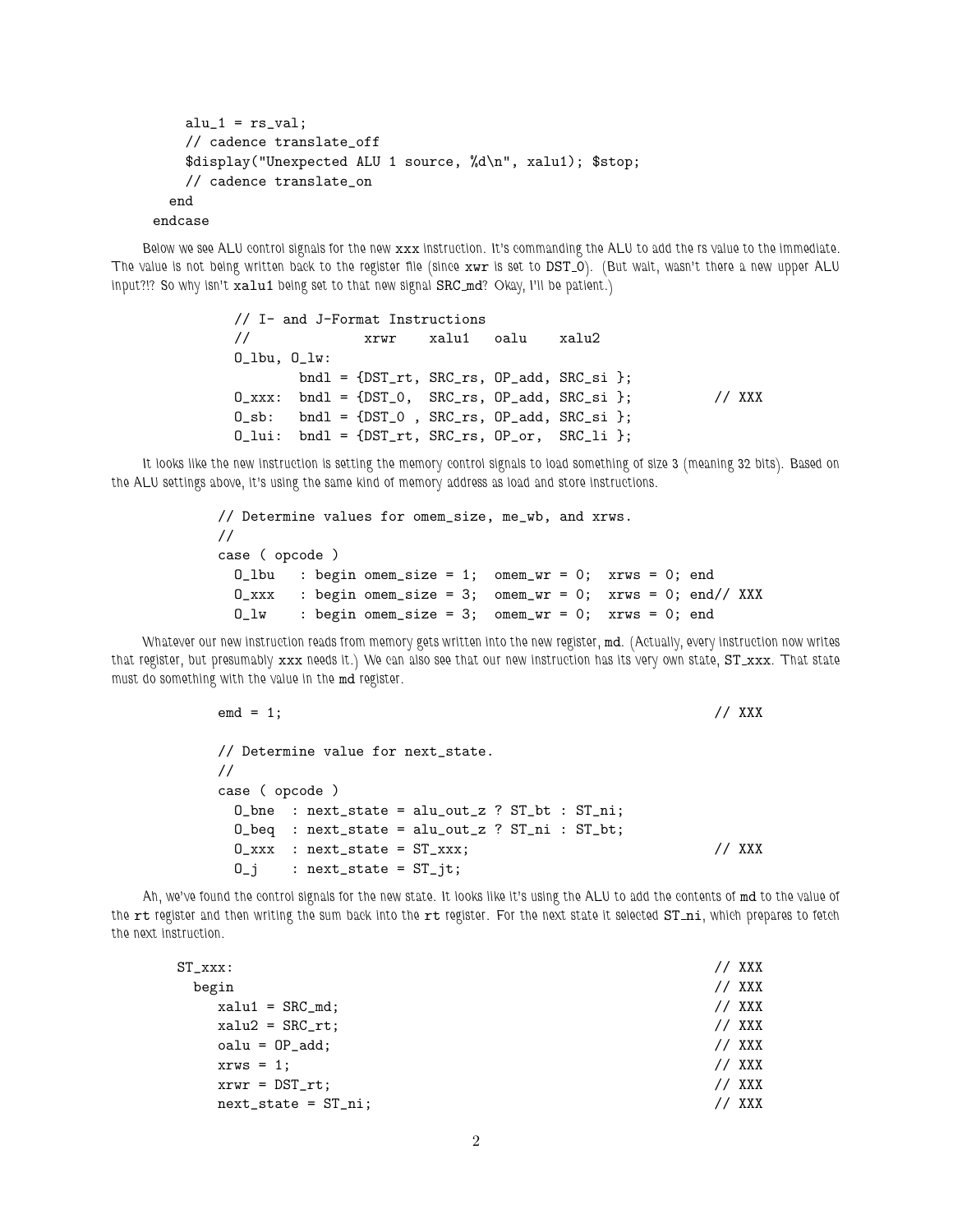## end the contract of the contract of the contract of the contract of the contract of the contract of the contract of the contract of the contract of the contract of the contract of the contract of the contract of the contra

*Okay, let's review. The instruction loads something from memory in the same way a lw would. Instead of storing the result* into the rt register it adds the loaded value to whatever is already in the rt register.

(a) Describe instruction xxx as it might be described in an assembly language manual. Remember to describe this as a MIPS instructions, don't describe implementation details such as states or control signals.

## Which instruction format is xxx?

Format I. It must be Format I because it is using an immediate value and the rs and rt fields.

 $\triangledown$  Suggest a name and assembly language syntax for xxx. Let's call it  $\texttt{1wa}$  for load-word-add.

# Solution lwa RT, IMMED(RS) # RT = RT + Mem[RS + IMMED]

Describe what xxx does.

*It loads a word from memory address* rs *+* simmed *and adds that word (interpreted as an integer) to the contents of register* rt*.*

(b) Show an example (one instruction is fine) of the use of xxx, then show how to do the same thing without xxx.

Code example with xxx:

```
# Solution
lwa r3, 4(r2) # r3 = r3 + Mem[ r2 + 4 ]
```
 $\triangledown$  Code doing same thing but without xxx:

# Solution. Note that without lwa two instructions are needed. lw r1,  $4(r2)$  # r1 = Mem[ r2 + 4] add r3, r3, r1 # r3 = r3 + r1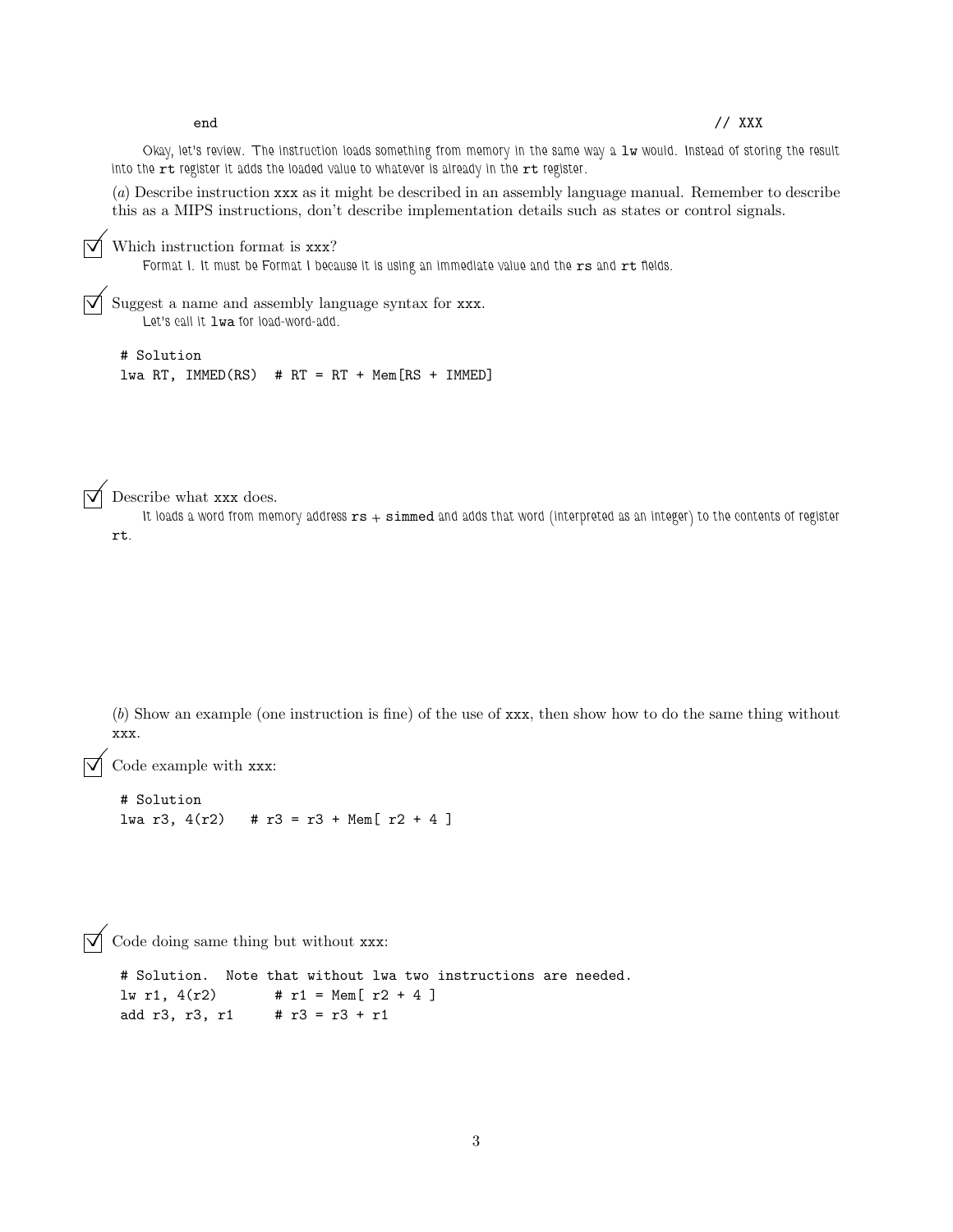**Problem 2:** Appearing below is the datapath hardware for the Very Simple MIPS. The hardware does not include the new datapath elements added for instruction xxx. Based on the Verilog at the end of this assignment, show the new datapath elements that were added for xxx. For convenience, changed lines have an XXX in the right side.

 $\triangledown$  Show added hardware.

*Solution appears below in green. The added datapath includes the* MD *register which holds the output of the memory port and the additional input to the upper ALU multiplexor.*

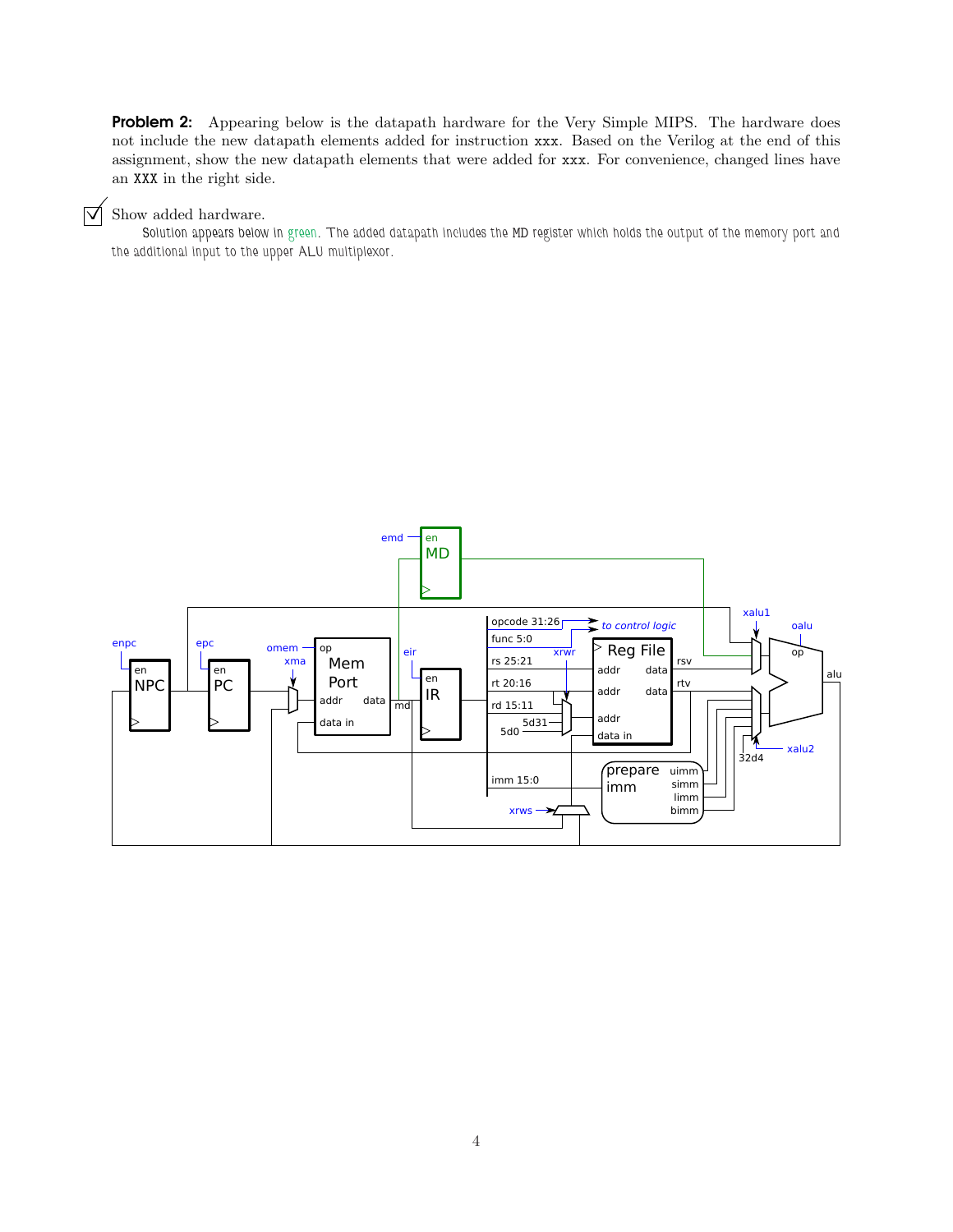**Problem 3:** The following new instruction is to be implemented on the Very Simple MIPS implementation at the end of this assignment. The instruction, lsb RT, (RS), IMMED, loads the byte from memory at the address in register RS and puts the unsigned byte in register RT, it also writes the memory location with IMMED. For example, in the code below memory location 0x1000 initially holds a 7. After the execution of the instruction the 7 is placed in the destination register, r1, and the memory location is written with 3 (the immediate). The behavior of the instruction is undefined when RS and RT are the same registers. (That is, don't worry about, say,  $1sb$  r1,  $(r1)$ , 5.)

# Before: r2 = 0x1000 Mem[0x1000] = 7 lsb \$r1, (\$r2), 3 # After:  $r1 = 7$  Mem  $[0x1000] = 3$ 

(a) Add this new instruction to the MIPS implementation attached to this assignment by modifying the Verilog.

- Note that the immediate is not used to compute the address.
- The memory port cannot simultaneously read and write.
- Try to minimize the number of new registers used.

Modify the Verilog so that the implementation can execute the new lsb instruction.

*Look for* SOL *in the right margin of the Verilog listing at the end of this assignment. Here we'll walk through highlights of the changes.*

*Our new instruction must do both a load and a store. The memory port does not have a combined read/write operation so we'll need to do the load and store in different states. As with other loads, we'll do the load part in ST<sub>id</sub> and use a new state, ST<sub>ibb</sub>, to do the store. What makes this store different than existing MIPS stores is that it stores the immediate value (other stores store the* rt *register value). So we'll need to add that capability.*

*Enough planning, lets start. We'll start with easy stuff, declaring a new* opcode *and state constants:*

|          | parameter $0_s$ = 6'h28;              |          |
|----------|---------------------------------------|----------|
|          | parameter $0_1$ xxx = 6'h30;          | // XXX   |
|          | parameter $0_{\text{lsb}} = 6' h 31;$ | $//$ SOL |
| $\cdots$ |                                       |          |
|          | $parameter$ $ST_{j}t = 5;$            |          |
|          | parameter $ST_xxxx = 6;$              | // XXX   |
|          | parameter ST_1sb = 7;                 | SOL      |

Another easy thing to do is adding a multiplexor to the memory data in port. Here's the code, with new control signal xmin and constant MI\_rt (memory data in select rt). (Before this change mem\_data\_in was connected only to rt\_val.)

```
// Connect memory data in port to rt_val output of register file.
//
assign mem_data_in = xmin == MI_rt ? rt_val : uimm; // SOL
```
*In the* ID *state we'll add control signals to command the ALU to compute the memory address. Hmm, for* lsb *the memory* address is just the rs value, we shouldn't add the immediate. What to do? Okay, let's add a new ALU operation called pass 1, which passes the upper ALU input to the output unchanged. Below we use that operation, and we've made a new op constant  $OP\_p1$ . *Notice that since the lower ALU input is ignored the* xalu2 *control signal has no effect.*

> // xrwr xalu1 oalu xalu2 O\_lbu, O\_lw:  $bndl = {DST_rrt, SRC_rrs, OP_{add}, SRC_sis };$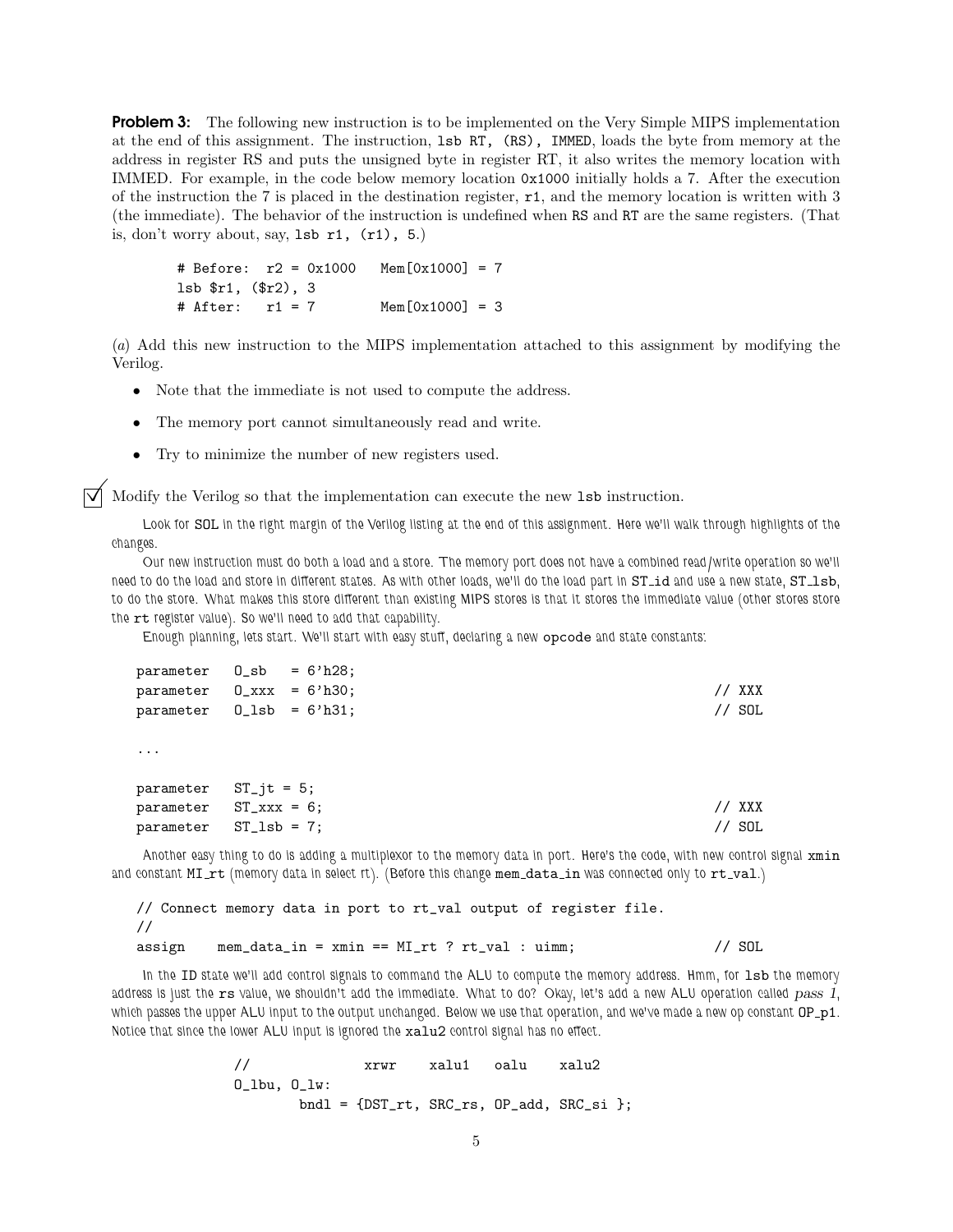| $0_{\text{xxxx}}$ : bndl = {DST_0, SRC_rs, OP_add, SRC_si }; |  | // XXX |
|--------------------------------------------------------------|--|--------|
| $0$ [lsb: bndl = $\{DST\_rt, SRC\_rs, OP\_p1, SRC\_si\}$ ;   |  | // SOL |
| $0$ sb: bndl = {DST_0 , SRC_rs, OP_add, SRC_si };            |  |        |

We need to add control signals to do the load. We'll just copy the 1bu values:

```
// Determine values for omem_size, me_wb, and xrws.
//
case ( opcode )
 0_lbu : begin omem_size = 1; omem_wr = 0; xrws = 0; end
 0<sub>1sb</sub> : begin omem_size = 1; omem_wr = 0; xrws = 0; end// SOL
```
*We've set things up so that at the end of* ID *we write* rt *with the loaded value. Here we set the next state to our new state, where we'll store the immediate.*

```
// Determine value for next_state.
//
case ( opcode )
 O_bne : next_state = alu_out_z ? ST_bt : ST_ni;
 0_{\text{edge}} : next_state = alu_out_z ? ST_ni : ST_bt;
 0_1xxx : next_state = ST_xxx; // XXX
 0
\exists b : next_state = ST_lsb; \angle // SOL
```
*In our new state we set the ALU control signals to once again compute the memory address, and we also set control signals to command the memory to store a byte. Here we set our new memory-data-in multiplexor to write the immediate (by setting xmin). Finally, we set the next state to*  $ST$  ni, which starts the process of fetching the next instruction.

| $ST_lsb$ :                    | // SOL |
|-------------------------------|--------|
| begin                         | // SOL |
| $xalu1 = SRC_rs;$             | // SOL |
| $\text{oalu} = \text{OP}_p1;$ | // SOL |
| $xma = MA_alu;$               | // SOL |
| $xmin = ML_i;$                | // SOL |
| $omen\_size = 1;$             | // SOL |
| $omen\_wr = 1;$               | // SOL |
| $next_state = ST_ni;$         | // SOL |
| end                           | SOL    |
|                               |        |

*We're not quite done. We need to modify the ALU for our new pass 1 operation. That's easy:*

```
always @*
```

```
case ( alu_op )
 OP\_add : alu\_out = alu_1 + alu_2;OP-p1 : alu_out = alu_1; // SOL
 OP_and : alu_out = alu_1 & alu_2;OP_or : alu_out = alu_1 | alu_2;
```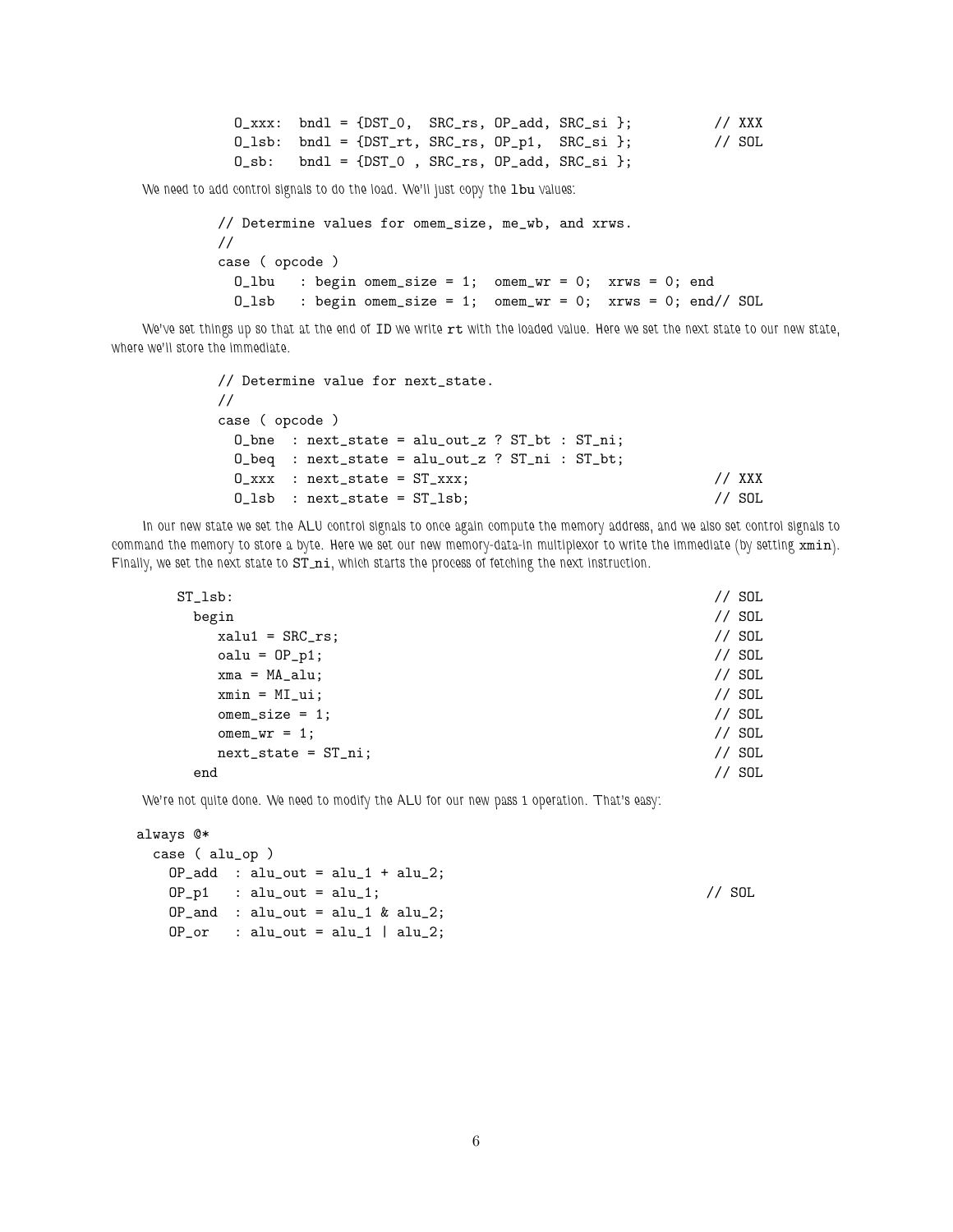(b) Add the new datapath components needed for lsb to the diagram below.



*Solution appears below in purple.*

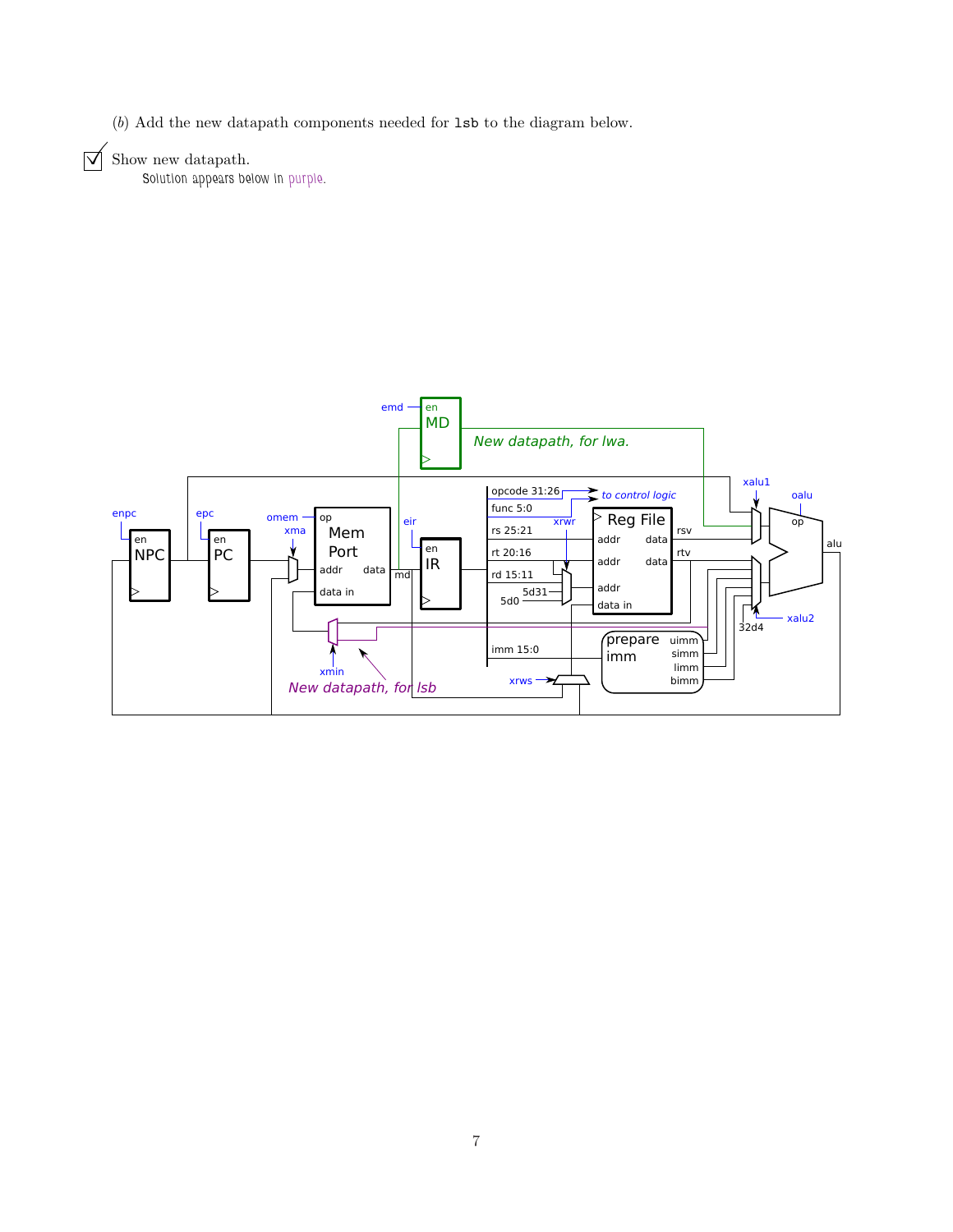## Very Simple MIPS Implementation

```
Also available at http://www.ece.lsu.edu/ee3755/2013f/mips-vsi-fe12-sol.v.html.
module cpu(exc,
          mem_data_in, mem_addr, omem_size, omem_wr, mem_data_out,
          mem_error_in, reset, clk);
  input wire [31:0] mem_data_out;
  input wire [2:0] mem_error_in;
  input wire reset,clk;
  output reg [7:0] exc;
  output wire [31:0] mem_data_in;
  output reg [31:0] mem_addr;
  output reg [1:0] omem_size;
  output reg omem_wr;
  // Values for the MIPS funct field.
  //
  parameter F_sll = 6'h0;
  parameter F_ssrl = 6'h2;
  parameter F_add = 6'h20;
  parameter F_sub = 6'h22;
  parameter F_orr = 6'h25;parameter F_swap = 6'h26;
  // Values for the MIPS opcode field.
  //
  parameter O_rfmt = 6'h0;
   parameter \t 0_j = 6'h2;parameter O_beq = 6'h4;
  \bar{p}arameter 0_b<sub>ne</sub> = 6'h5;
  parameter O_addi = 6'h8;
  parameter O_slti = 6'ha;
  parameter O_andi = 6'hc;
  parameter O_ori = 6'hd;
  {\tt parameter} \quad {\tt 0\_lui} \ = \ 6 \ {\tt 'hf} \, ;parameter 0_l w = 6'h23;parameter O_lbu = 6'h24;
   parameter O_sw = 6'h2b;
   parameter O_sb = 6'h28;
  parameter 0_xxx = 6'h30; // XXX<br>parameter 0_1sb = 6'h31; // SOL<br>parameter 0_1sb = 6'h31;
  parameter 0_lsb = 6'h31;
  // Processor Control Logic States
  //
  parameter ST_if = 1;
  parameter ST_id = 2;
  parameter ST_ni = 3;
   parameter ST_bt = 4;
   parameter ST_jt = 5;
  \frac{1}{2} parameter ST_xxx = 6; // XXX
  parameter ST_lsb = 7; // SOL
  // ALU Operations
  //
  parameter OP_nop = 6'd0;
  parameter OP\_s11 = 6'd1;parameter OP_srl = 6'd2;
   parameter OP_add = 6'd3;
  parameter 0P_sub = 6'd4;
  parameter OP_or = 6'd5;parameter OP_and = 6'd6;
  parameter OP_slt = 6'd7;
  parameter OP_seq = 6'd8;
```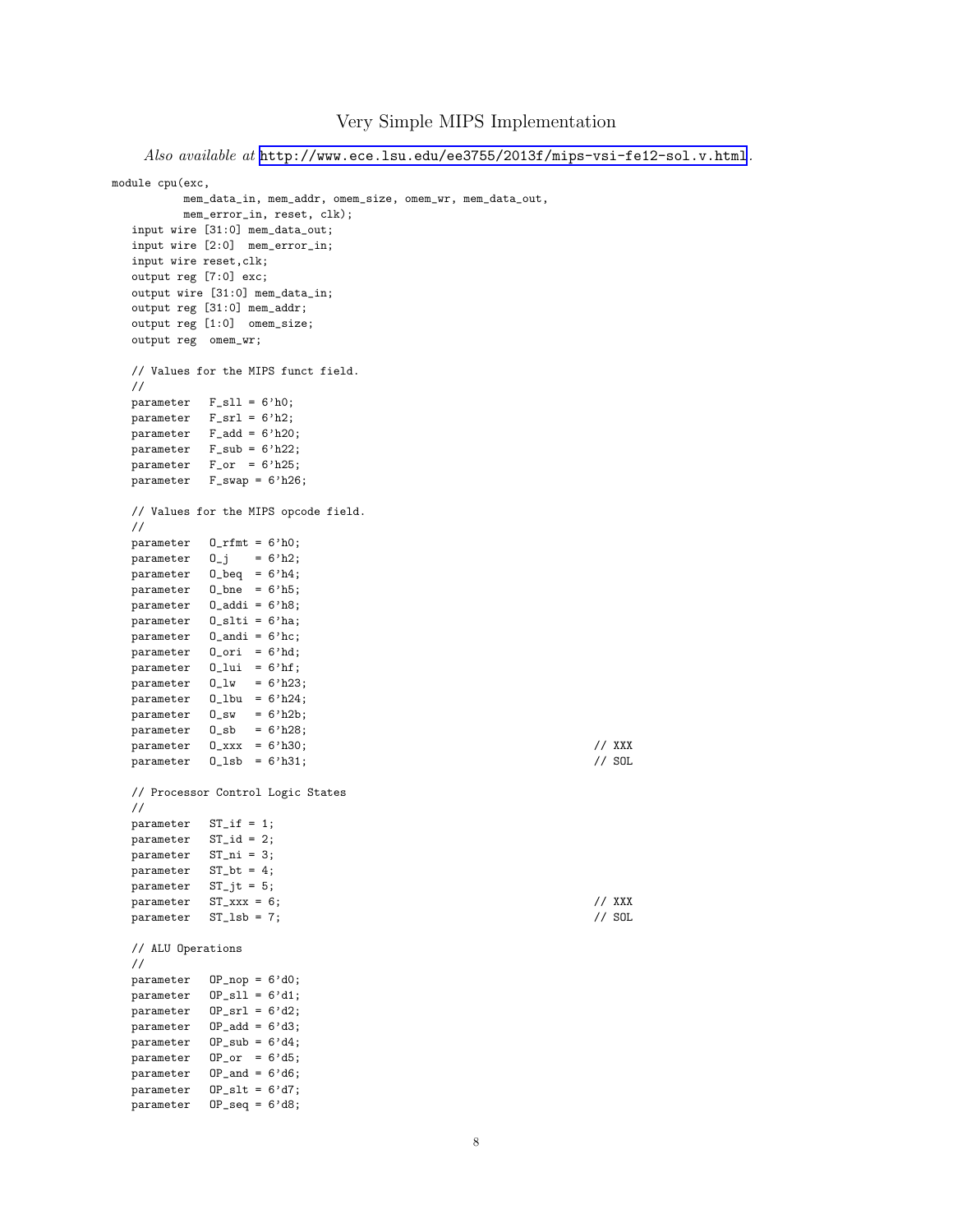$parameter$   $OP$ <sub>-jp</sub> =  $6'd9$ ;  $parameter \t0P_p1 = 6'd10;$  // SOL // Control Settings for alu\_1 Multiplexer // parameter SRC\_rs = 2'd0; parameter SRC\_sa = 2'd1; parameter SRC\_npc = 2'd2; parameter SRC\_md = 2'd3; // XXX // Control Settings alu\_2 Multiplexer // parameter SRC\_rt = 3'd0; parameter SRC\_ui = 3'd1; parameter SRC\_si = 3'd2; parameter SRC\_li = 3'd3; parameter SRC\_bi = 3'd4; parameter SRC\_ji = 3'd5;  $parameter$  SRC\_4 = 3'd6; // Control Setting for Writeback Register Number Multiplexer // parameter DST\_0 = 2'd0; parameter DST\_rt = 2'd1; parameter DST\_rd = 2'd2; parameter  $DST_31 = 2'd3$ ; // Control Setting for Memory Address Multiplexer // parameter MA\_pc = 1'b0; parameter MA\_alu = 1'b1; /// SOLUTION - Control Settings for Data In Mux // parameter  $MI\_rt = 1'b0;$ <br>
parameter  $MI\_ui = 1'b1;$ <br>
// SOL<br>
// SOL parameter  $MI_ui = 1'b1;$ /// /// Datapath Registers /// reg [31:0] pc, npc; reg [31:0] ir; // Instruction Register reg [31:0] gpr [0:31]; reg [31:0] md; // XXX /// /// Datapath "Wires" /// // Instruction Fields // reg [4:0] rs, rt, rd, sa; reg [5:0] opcode, func; wire [25:0] ii; wire [15:0] immed; // Values Derived From Instruction Fields and Read From Register File // wire [31:0] simm, uimm, limm, bimm, jimm; wire [31:0] rs\_val, rt\_val, sa\_val;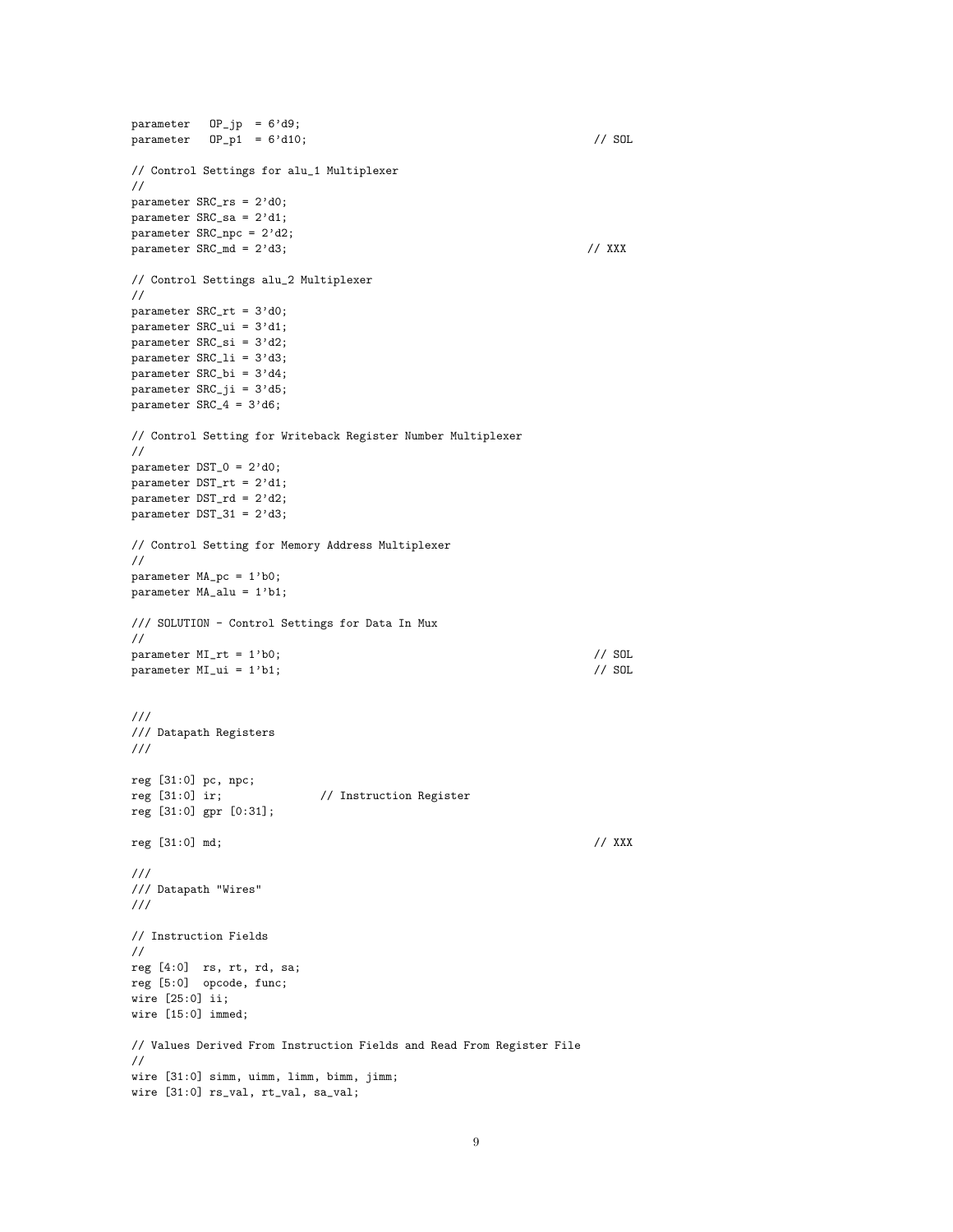```
reg [4:0] gpr_dst_reg;
wire [31:0] gpr_data_in;
//
// ALU and ALU Connections
//
wire [31:0] alu_out;
reg [31:0] alu_1, alu_2;
reg [5:0] oalu;
alu our_alu(alu_out, alu_1, alu_2, oalu);
//
/// Control Logic Declarations
//
// Write-enable signals for npc, pc, and ir.
reg enpc, epc, eir;
reg emd; and emergency emergency and the emergency of \ell / XXX
// Memory Address Multiplexer Control Signal
reg xma;
/// SOLUTION - Memory Data In Multiplexer
reg xmin; // SOL
// Register File Multiplexer Control Signals
reg xrws;
reg [1:0] xrwr;
// ALU Multiplexers Control Signals
reg [1:0] xalu1;
reg [2:0] xalu2;
// Processor Control Logic State
//
reg [2:0] state, next_state;
reg [75:0] bndl; // Collection of control signals.
///
/// Initialization (Simulator Only)
///
// cadence translate_off
initial begin
 exc = 0;state = ST_if;
  func = 0;opcode = 0;
  ir = 0;
  xalu1 = 0;xalu2 = 0;\alphalu = 0;
end
// cadence translate_on
///
/// Register Write
///
```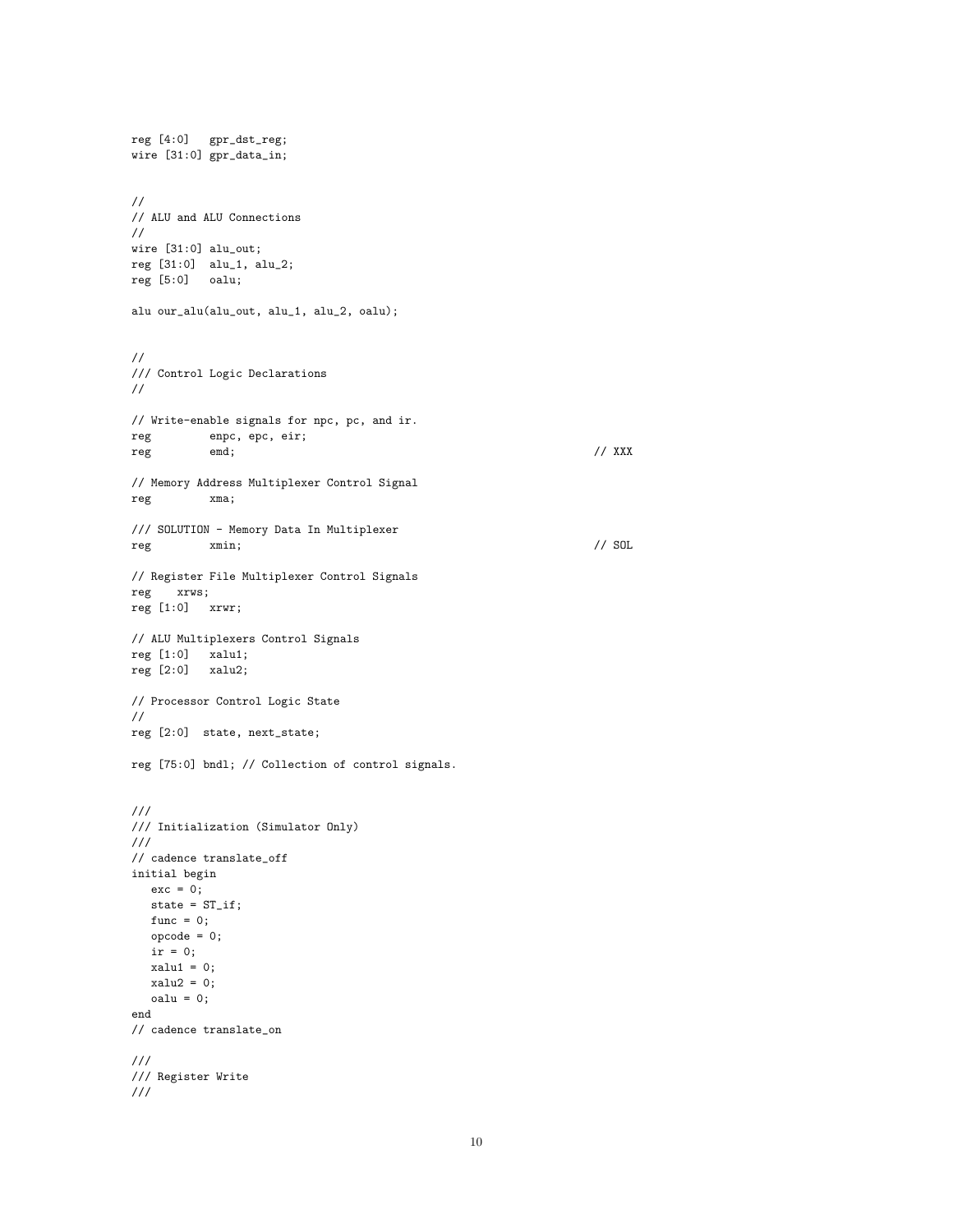```
// Write "real" registers at end of clock cycle. We expect
// these to be the only registers that will be synthesized.
//
always @( posedge clk )
  if ( reset ) begin
     pc \leq 32'h400000;
    npc <= 32'h400004;
     ir <= 32'd0;
     state <= ST_if;
  end else begin
     if ( epc ) pc <= npc;
     if ( enpc ) npc <= alu_out;
     if ( eir ) ir <= mem_data_out;
     \begin{array}{lcl} \texttt{if} & ( \texttt{emd } ) \texttt{ md} \leq & \texttt{mem\_data\_out} \texttt{;} \end{array} \tag{$\texttt{XXX}$}if ( gpr\_dst\_reg ) gpr[gpr\_dst\_reg] \leq gpr\_data\_in;state <= next_state;
  end
///
/// Memory Port Connections
///
// Memory Address Multiplexer
//
always @*
 case ( xma )
   MA_pc: mem_addr = pc;
   MA_alu: mem_addr = alu_out;
  endcase
// Connect memory data in port to rt_val output of register file.
//
// assign mem_data_in = rt_val;
assign mem_data_in = xmin == MI_rt ? rt_val : uimm;
///
/// Extract IR Fields and Compute Some Values
///
// Extract fields from IR (for convenience).
always @* {opcode,rs,rt,rd,sa,func} = ir;
assign ii = ir[25:0];
assign immed = ir[15:0];
assign uimm = \{ 16'h0, \text{immed } \};assign simm = \{ \text{immed}[15] ? 16'hffff : 16'h0, immed };
assign limm = \{ \text{immed, } 16' \text{h0 } \};assign bimm = { immed[15] ? 14'h3fff : 14'h0, immed, 2'b0 };
assign jimm = \{4'b0, i1, 2'b0\};assign sa_val = {26' d0, sab};
//
/// Register File (GPR) Connections
//
assign rs_val = gpr[rs];assign rt_val = gpr[rt];// GPR Destination Register Number Multiplexer
//
always @*
```

```
11
```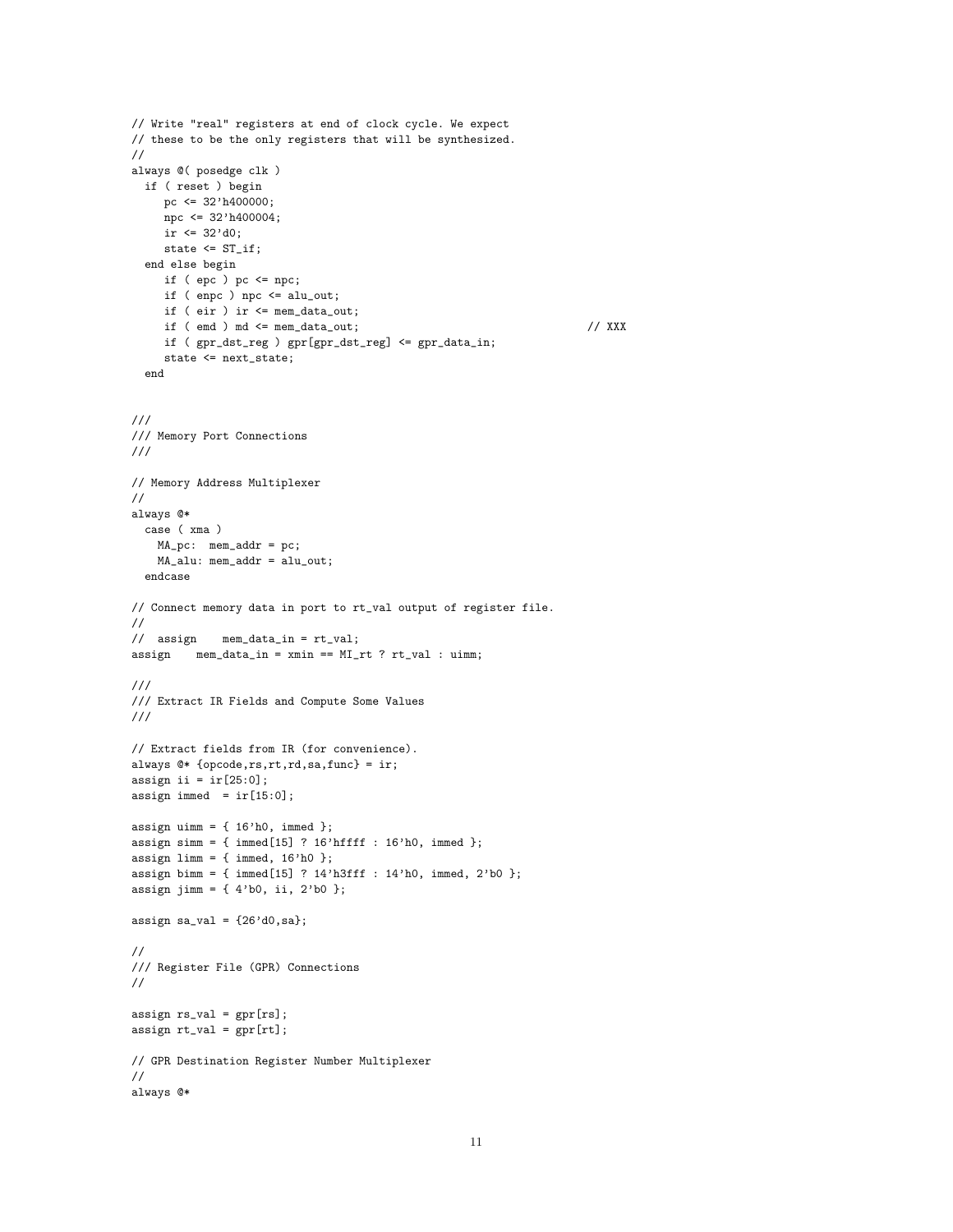```
case ( xrwr )
    DST_rt: gpr_dst_reg = rt;
    DST_rd: gpr_dst_reg = rd;
    DST_31: gpr_dst_reg = 5' d31;DST_0 : gpr\_dst\_reg = 5'd0;endcase
// Source of data written to the register file.
//
assign gpr_data_in = xrws ? alu_out : mem_data_out;
///
/// ALU Connections
///
// Upper ALU Input Multiplexer
//
always @*
 case ( xalu1 )
   SRC\_rs: alu_1 = rs_val;SRC\_sa: alu_1 = sa_val;SRC: \text{alu}_1 = \text{npc};SRC\_md: all\_1 = md; // XXX
   default: begin
    alu_1 = rs_val;
     // cadence translate_off
     $display("Unexpected ALU 1 source, %d\n", xalu1); $stop;
     // cadence translate_on
   end
  endcase
// Lower ALU Input Multiplexer
//
always @*
 case ( xalu2 )
   SRC\_rt: alu_2 = rt\_val;SRC\_si: alu_2 = simm;SRC\_ui: alu_2 = uimm;SRC\_li: alu_2 = limm;SRC\_bi: alu_2 = bimm;
   SRC_ji: alu_2 = jimm;SRC_4 : alu_2 = 32'dd;default: begin
    alu_2 = bimm;// cadence translate_off
     $display("Unexpected ALU 2 source, %d\n", xalu2); $stop;
     // cadence translate_on
   end
  endcase
// Set to 1 if output of ALU is zero.
//
wire alu_out_z;
assign alu\_out_z = alu\_out[0] == 0;///
/// Control Logic
///
always @* begin
  ///
```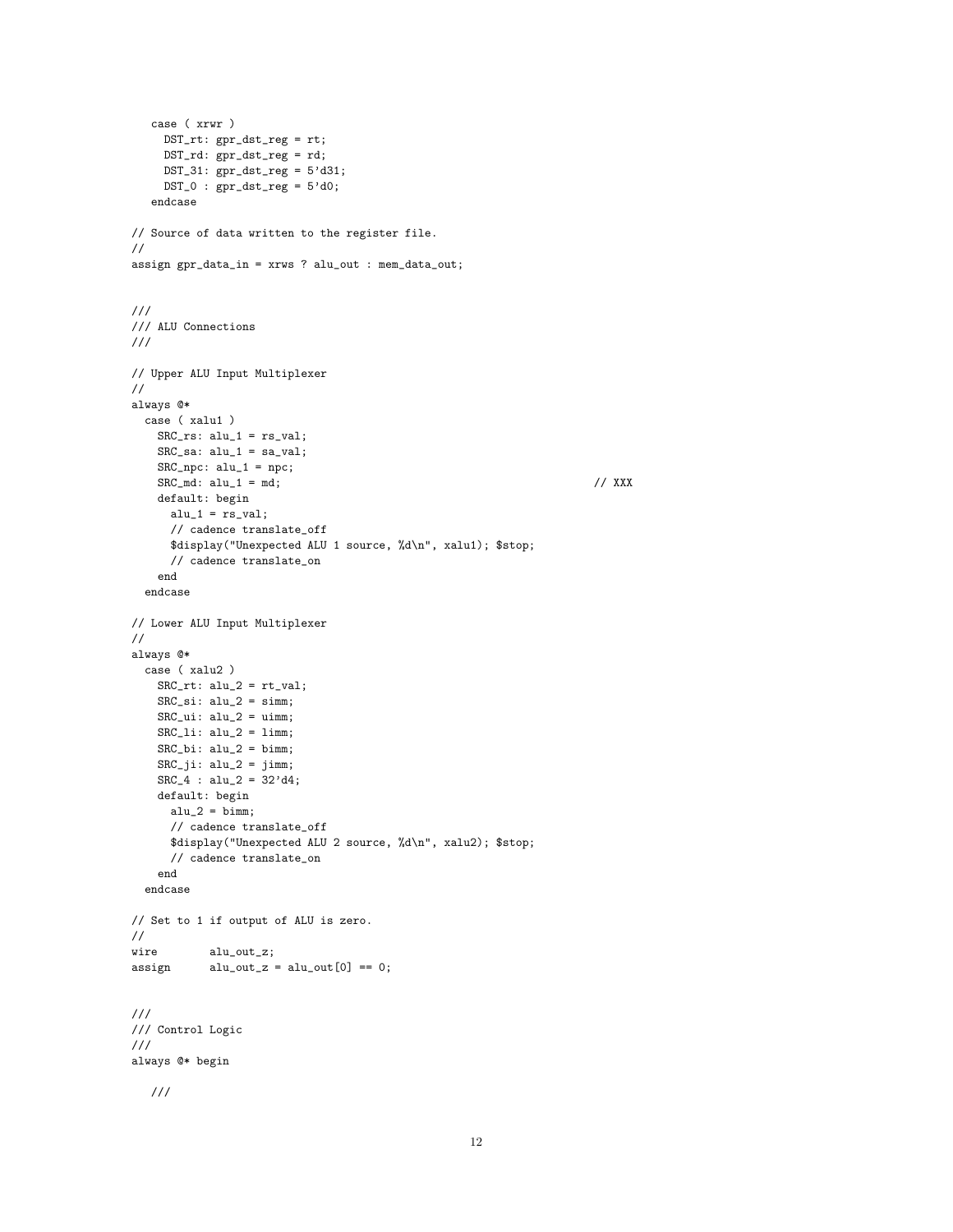```
/// Default Values
///
// The "enable" signals which control whether a register is written.
enpc = 0:
epc = 0;eir = 0;
emd = 0; // XXX
// Memory Control Signals
xma = MA_pc; // Multiplexer connected to memory address port.
xmin = M_{rt}; // Memory data in. // SOL
omem_wr = 0; // If 1, write, if 0 read.
omem_size = 0; // Size of value loaded from memory; 0 means do nothing.
// Register File Signals
xrwr = DST_0; // Where to get the register number from.
xrws = 1; // Source of data to write; 0, memory; 1, alu.
// ALU Control Signals
xalu1 = SRC_rs; // Upper ALU input.
xalu2 = SRC_rt; // Lower ALU input.
oalu = OP_add; // ALU operation.
case ( state )
 /// IF: Instruction Fetch State.
 //
 ST if:
   begin
      xma = MA_pc;
      omen\_wr = 0;omem_size = 3;
      eir = 1;next_state = ST_id;
   end
 /// ID: Instruction Decode, Register Read, Execute, Writeback State
 // Note: It would be better to break this into multiple steps.
 ST_id:
   begin
      // Determine values for xrwr, xalu1, oalu, and xalu2.
      //
      case ( opcode )
        O_rfmt:
          // R-Format Instructions
          case ( func )
           // xrwr xalu1 oalu xalu2
           F_add: bndl = {DST_rd, SRC_rs, OP_add, SRC_rt};
           F_or: bndl = {DST_rd, SRC_rs, OP_or, SRC_rt};
           F_sub: bndl = {DST_rd, SRC_rs, OP_sub, SRC_rt};
           F_sll: bndl = {DST_rd, SRC_sa, OP_sll, SRC_rt};
           F_srl: bndl = {DST_rd, SRC_sa, OP_srl, SRC_rt};
           default:
             // Unrecognized instruction. Set exc to alert testbench.
             begin bndl = {DST_rd, SRC_sa, OP_sll, SRC_rt}; exc = 1; end
          endcase
        // I- and J-Format Instructions
        // xrwr xalu1 oalu xalu2
        O_lbu, O_lw:
```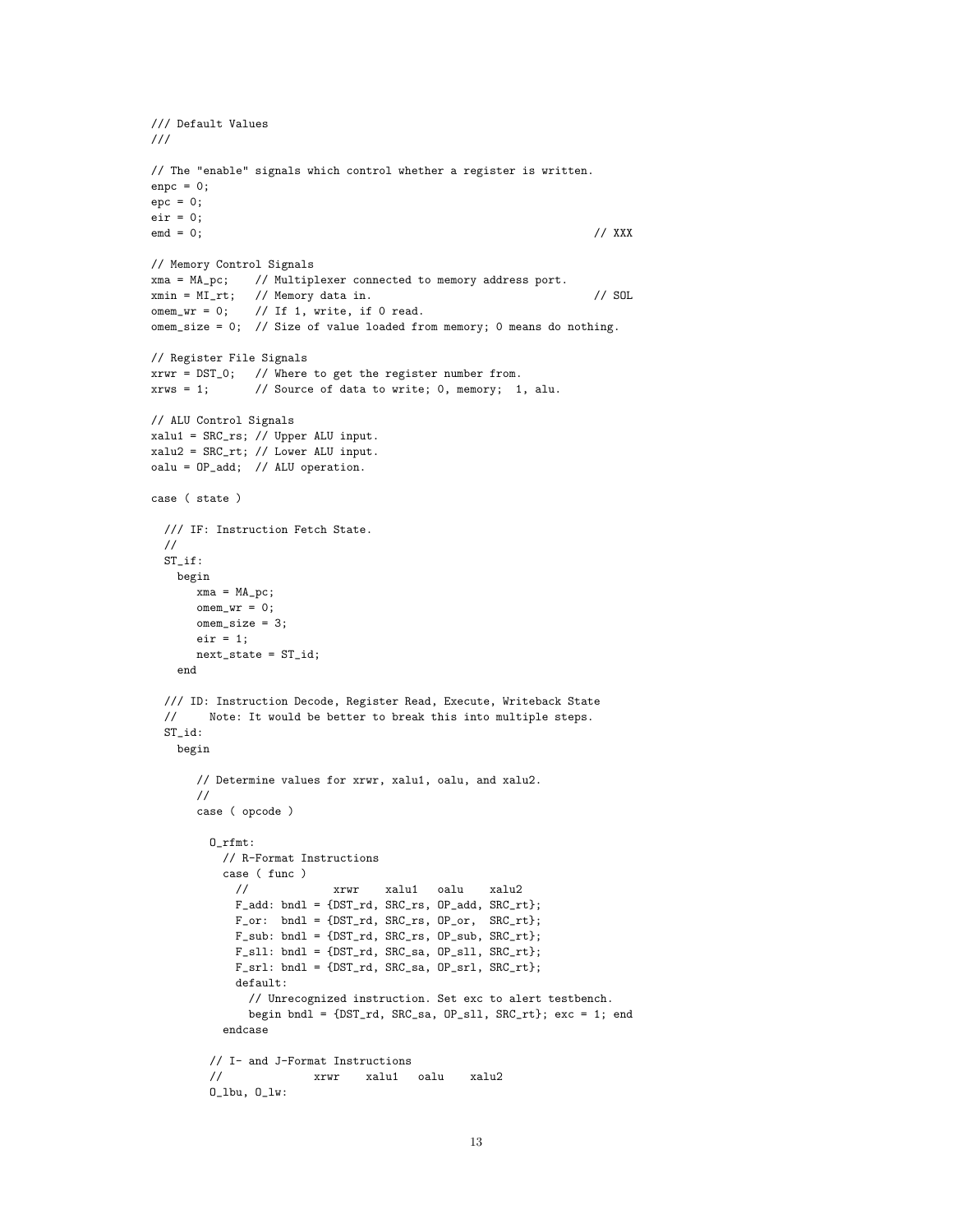```
bndl = {DST_rt, SRC(rs, OP_add, SRC_si)};
      0_xxxx: \text{ bndl} = \{DST_0, \text{SRC\_rs}, \text{OP\_add}, \text{SRC\_si} \}; // XXX
      0_lsb: bndl = {DST_rt, SRC_rs, OP_p1, SRC_si }; // SOL
     0<sub>sb</sub>: bndl = {DST<sub>1</sub>0}, SRC<sub>_rs</sub>, OP<sub>_</sub>add, SRC<sub>_si</sub> };
     0<sup>lui:</sup> bndl = \{DST\_rt, SRC\_rs, OP\_or, SRC\_li\};
     0<sub>-</sub>addi: bndl = {DST_rt, SRC_rs, OP_add, SRC_si };
     0<sub>andi:</sub> bndl = {DST_rt, SRC_rs, OP_and, SRC_ui };
     O_ori: bndl = {DST_rt, SRC_rs, OP_or, SRC_ui };
     0_slti: bndl = {DST_rt, SRC_rs, OP_slt, SRC_si };
     0_j: bndl = {DST_0, SRC_rs, OP_add, SRC_si };
     O_bne, O_beq:
             bndl = {DST_0, SRC_rrs, OP_seq, SRC_rrt };default:
       // Unrecognized instruction. Set exc to alert testbench.
       begin bndl = {DST_0, SRC_rs, OP_seq, SRC_rt }; exc = 1; end
    endcase
    \{ xrwr, xalu1, oalu, xalu2 \} = bnd1;// Determine values for omem_size, me_wb, and xrws.
    //
    case ( opcode )
     0_lbu : begin omem_size = 1; omem_wr = 0; xrws = 0; end
     O_lsb : begin omem_size = 1; omem_wr = 0; xrws = 0; end// SOL
     0_xxxx : begin omem_size = 3; omem_wr = 0; xrws = 0; end// XXX
     0_lw : begin omem_size = 3; omem_wr = 0; xrws = 0; end
     0_sb : begin omem_size = 1; omem_wr = 1; xrws = 1; end
     default : begin omem_size = 0; omem_wr = 0; xrws = 1; end
    endcase
    // Determine value for xma.
    //
   // Note: for loads and stores xma must be MA_alu. For
   // other instructions it doesn't matter, so it's being
   // set to MA_alu to simplify the logic.
   //
   xma = MA_alu;
    emd = 1; // XXX
    // Determine value for next_state.
    //
    case ( opcode )
     O_bne : next_state = alu_out_z ? ST_bt : ST_ni;
     0_{\text{edge}} : next_state = alu_out_z ? ST_ni : ST_bt;
     0_1xxx : next_state = ST_xxx; \frac{1}{2} // XXX
     O_lsb : next_state = ST_lsb; // SOL
     0_j : next_state = ST_jt;
     default: next_state = ST_ni;
    endcase
 end
ST\_xxxx: // XXX
 begin // XXX
   xalu1 = SRC_md; \frac{1}{x} // XXX
   x \text{alu2} = \text{SRC\_rt}; // XXX
   oalu = OP_add; // XXX
   xrws = 1; // XXXxrwr = DST_rrt; // XXX
   next\_state = ST\_ni;<br>d // XXX
 end the contract of the contract of the contract of the contract of the contract of the contract of the contract of the contract of the contract of the contract of the contract of the contract of the contract of the contra
```

```
14
```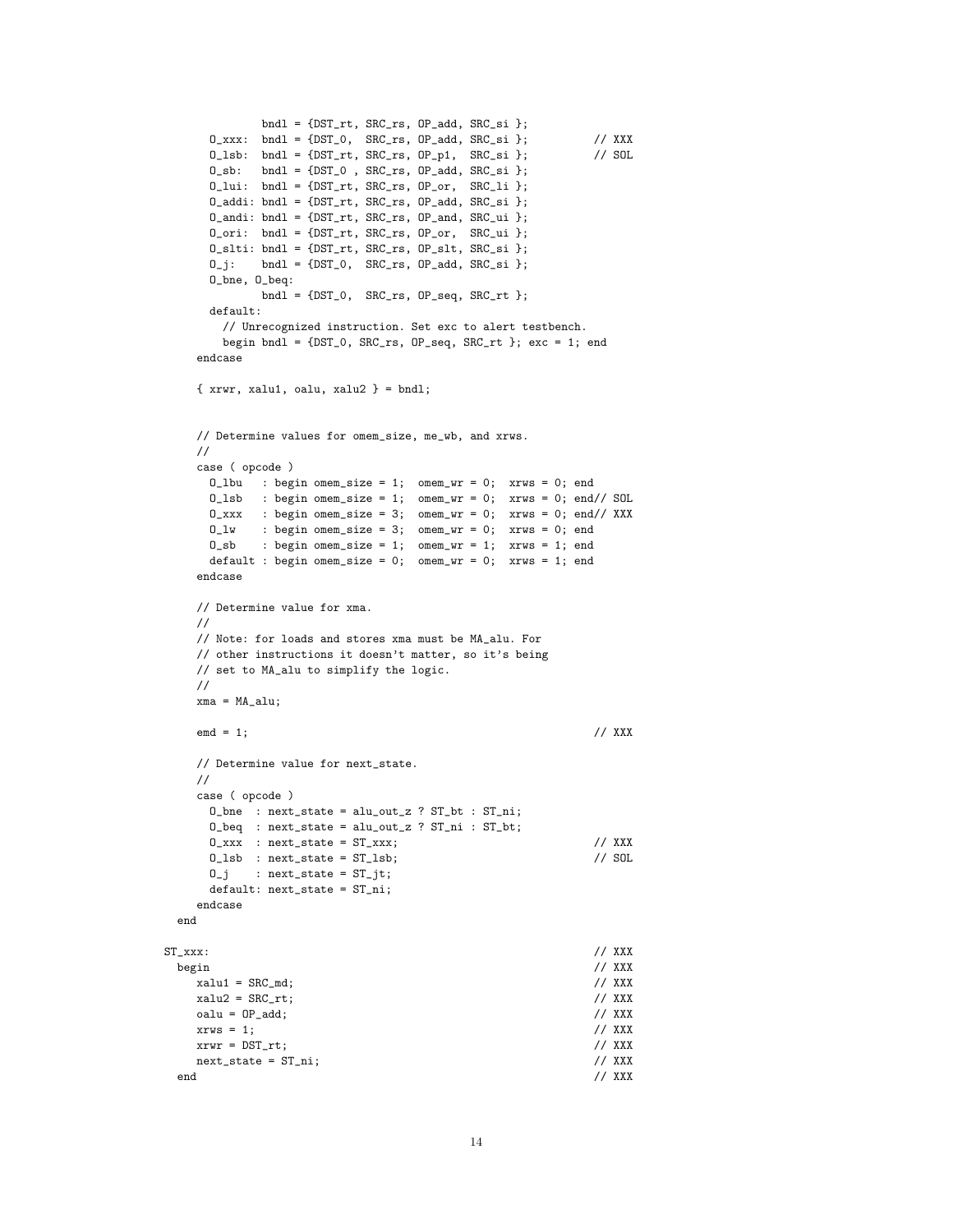```
ST_lsb: // SOL
      begin // SOL
        x \text{all } 1 = \text{SRC\_rs}; // SOL<br>
\text{oall } = \text{OP\_p1}; // SOL
        \text{value} = \text{OP}_p1; // SOL<br>
\text{xma} = \text{MA} \text{alu}: // SOL
       xma = MA_alu;
        xmin = ML_i; // SOL
        \text{omen\_size} = 1;<br>
\text{omen\_wr} = 1; // SOL<br>
\text{conn\_wr} = 1; // SOL
        \text{omem\_wr} = 1;<br>
\text{next\_state} = \text{ST\_ni};<br>
// SOL<br>
// SOL
     next_state = ST_ni; // SOL
      end // SOL
    /// NI: Next Instruction State
    // Compute the address of the next instruction.
    ST_ni:
     begin
        xalu1 = SRC_npc;
        xalu2 = SRC_4;
        oalu = OP_add;
        enpc = 1;
        epc = 1;next_state = ST_if;
      end
    /// BT: Branch Target State
    // Compute the address of the branch target.
    ST_bt:
     begin
        xalu1 = SRC_npc;
        xalu2 = SRC_bi;
        oalu = OP_add;
        enpc = 1;
        epc = 1;next_state = ST_if;
      end
    /// JT: Jump Target State
    // Compute the address of the jump target.
    ST_jt:
     begin
        xalu1 = SRC_npc;
        xalu2 = SRC_ji;
        oalu = 0P_jp;
        enpc = 1;epc = 1;
        next\_state = ST\_if;end
    /// Illegal State
    // It should be impossible to reach this state, but
    // if we do print a helpful error message.
    default:
     begin
        next_state = ST_if; // Avoid register for next_state;
        // cadence translate_off
        $display("Unexpected state, %d.\n", state);
        $stop;
        // cadence translate_on
      end
  endcase
end
```

```
endmodule
```